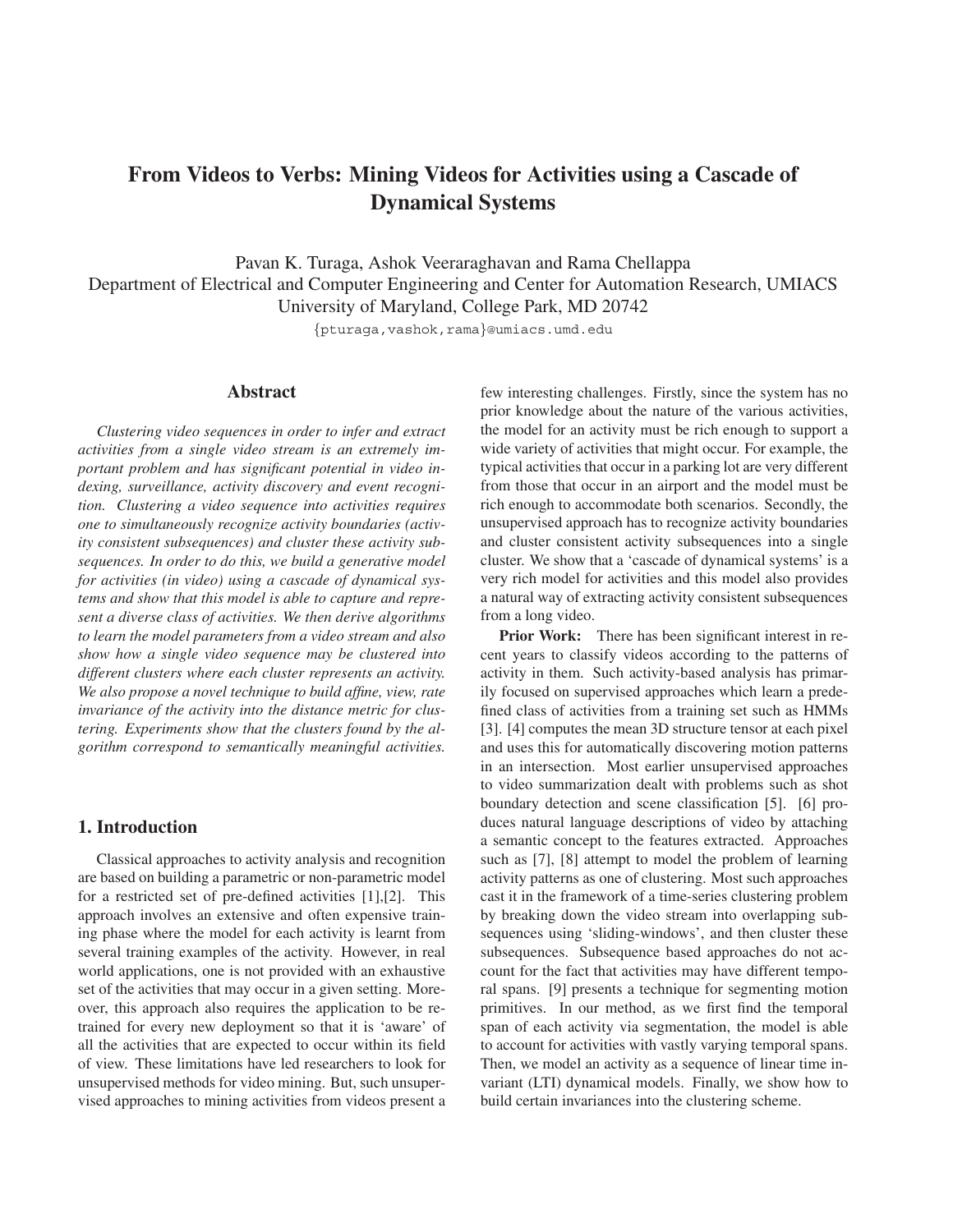

Figure 1. System Overview

**Contributions:** Our contributions in this paper are two-fold. First, we demonstrate how a cascade of LTI systems can be used to model a wide variety of activity patterns in several domains and how to learn the models and cluster them in a completely unsupervised manner. Then, we show a novel way of building three types of invariances into the distance metric used for clustering - affine invariance, a limited version of view invariance and invariance to execution rate of activities.

**Outline:** Section 2 describes the features used and the cascade of LTI systems for an activity in detail. Section 3 discusses the details of segmenting a video into action elements and learning the model parameters for each segment. In section 4 we discuss a novel approach to build invariances. Section 5 is a short discussion about some of the properties of the model and provides experimental results.

# **2. Modeling Activities in Videos**

An activity consists of an actor (subject) executing a series of action elements (verbs) in order to achieve a certain goal. For example, a man driving a car into a parking lot, parking the car, alighting from it, walking out of the parking lot (series of action elements-verbs) contributes to a typical activity. Any model for an activity must be able to represent each of the verbs (action elements) separately while simultaneously being able to detect the boundaries between them. The overall system overview is shown in figure 1. Each of the components will be described in detail in the ensuing discussion.

## **2.1. Modeling Action Elements**

A complex activity can be broken down into its constituent action elements. During each action element, the motion of the actor remains consistent. In fact, it is this consistency of motion that segments an activity into action elements. Therefore, each action element is modeled using a time invariant dynamical system and the activity is modeled as a cascade of dynamical systems.

**Representation Feature:** Since we are interested in mining activities from video sequences, the feature extracted from each image frame must capture the motion of objects in that frame. Generally, optical flow serves as a good approximation to the true motion fields. Therefore, we use optical-flow as the feature for representing motion in each image. We use the algorithm developed in [10] for computing the flow. In cases where optical flow computation is not robust, one can use background subtracted masks or even silhouettes as the feature. For the near field sequence shown in figure 1 (a), the corresponding background subtracted masks are shown in figure 1 (b). The appropriate feature to use depends on the end application. In the ensuing discussions, we will assume that feature to be optical flow, but it can also be interpreted using any other appropriate feature.

**Linear Dynamical System for Action Elements:** As already discussed, the dynamics of each action element can be modeled using a time-invariant dynamical system. In several scenarios (like far-field surveillance, objects moving on a plane etc), it is reasonable to model constant motion in the real world using an LTI model on the image plane. Given the boundaries between action elements, we model each of these segments using an LTI model. Lets assume that the  $P+1$  consecutive frames  $s_k, ..., s_{k+P}$  belong to the  $k^{th}$  segment and let  $f(i)$  denote the observations (flow/silhouette etc) from that frame. Then, the dynamics during this segment can be represented as

$$
f(t) = Cz(t) + w(t) \quad w(t) \sim N(0, R) \tag{1}
$$

$$
z(t+1) = Az(t) + v(t) \quad v(t) \sim N(0, Q) \tag{2}
$$

 $z$  is the hidden state vector,  $A$  the transition matrix and  $C$  the measurement matrix.  $w$  and  $v$  are noise components modeled as normal with 0 mean and covariance  $R$  and  $Q$ respectively. When flow is used as the feature, we can write similar equations for the  $x$  and  $y$  components independently. We assume independence of flow components for simplicity and to reduce the dimensionality of the estimation problem. Similar models have been successfully applied in several tasks like dynamic texture synthesis and analysis [11], comparing silhouette sequences [12], [13] etc. But we differ from these as we do not assume that we know the temporal span of the segments. We explicitly deal with the temporal segmentation problem in section 3.1. In summary, the parametric model for each segment consists of the measurement matrix C and the transition matrix A.

#### **2.2. Sequence of Dynamical Systems**

An activity is composed of a series of action elements. We have modeled each action element using an LTI sys-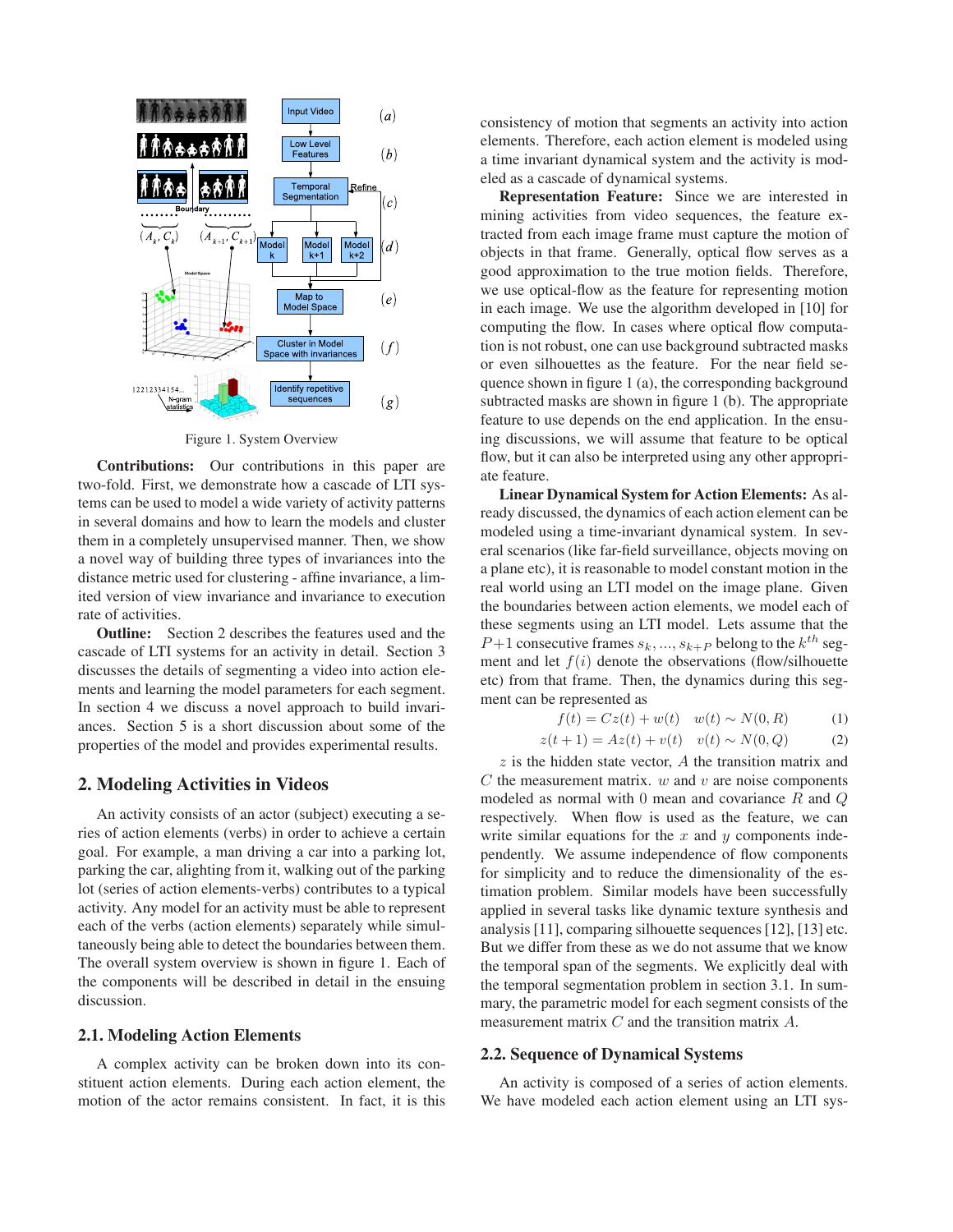

Figure 2. Illustration of a cascade of three linear dynamical systems. The temporal order of the execution of these dynamical models and their switching times are shown with arrows.

tem. The activity model is now composed of a cascade or a sequence of such dynamical systems. In reality, most activities have a very specific temporal order for the execution of action elements. For example, if our goal is to get to the office, then the sequence of actions executed might be - drive into parking lot, park car, alight from car, walk away from the parking lot. Therefore, we model an activity as a cascade of action elements with each action element modeled as an LTI system. Figure 2 illustrates the complete model for such an activity.

**Switching between Dynamical Systems:** In order to completely specify the model we also need to specify the switching times between these dynamical systems or equivalently, the amount of time (or frames) spent executing an action element i.e. the *dwell* time. We considered modeling the activity as a Markov model, in which case the probability distribution of the dwell time turns out to be an exponential distribution whose mode is at 0. But, physically the amount of time spent doing one particular action takes a finite amount of time. Thus, to model the dwell time, we need a continuous distribution over time that satisfies the following requirements - a) Support set which is the entire non-negative real line, b) Non-zero mode. The Gamma distribution satisfies both the above requirements. Simpler choices such as Gaussian, exponential, double exponential violate one or the other requirement. Thus, we model the dwell time for each action element as a Gamma distribution with parameters  $\alpha_k$  and  $\beta_k$  with  $\alpha_k > 1$  (this constraint ensures a non-zero mode). The Poisson distribution also shares the above properties except that it is a discrete distribution.

# **3. Learning the Activity Model**

We have modeled an event as a cascade of dynamical systems. But given a video sequence, we first need to segment the video into action elements and discover the relationship between them. The challenge is to accomplish all of this in a completely unsupervised manner while being invariant to variabilities in an event like execution rate, resolution of video, rotation and translation etc. We will now describe an algorithm to automatically segment the video and learn the model parameters in an unsupervised manner.

#### **3.1. Discovering Action Boundaries**

During each action segment, the motion of features is modeled using an affine motion model as is usually the case with traditional tracking algorithms. The crucial difference is that, we do not actually segment and track individual objects in the scene, but instead model the entire feature during a segment using the affine motion model. For the first few (about 3 or 4) set of frames after the beginning of a new segment, we cumulatively learn a single set of affine parameters for the change in the feature. For every incoming new frame, we evaluate whether it is consistent with the predictions of the learnt affine parameters. If so, we add the frame to the current segment. Otherwise, we detect the presence of a boundary. Learning the affine parameters for each segment can be achieved in closed-form using the properties of the fourier-transform (FFT) [14].

This segmentation scheme is suboptimal due to the assumption of affine motion. To overcome this we iterate back and forth between learning the LTI model for each segment and tweaking the segment boundaries till convergence is reached. Taking the output of the above scheme as an initial point, we learn the LTI model for each segment. Without loss of generality, let  $S_1 = (A_1, C_1)$  and  $S_2 = (A_2, C_2)$  be two adjacent segments and their corresponding LTI models. Suppose the temporal span of  $S_1$  is  $[t_1, t_b)$  and that of  $S_2$  is  $[t_b, t_2]$ . Here  $t_b$  denotes the boundary between the segments. As will be described in section 3.2, columns of  $C_k$  correspond to the top d principal components (PCs) of the observations in segment k. To *evaluate* the boundary according to the learnt models, we compute the reconstruction error of all the observations according to the PCs in the corresponding segments. We move the boundary by an amount  $\tau$  in forward and backward directions and choose the one that minimizes this error. Thus, we search for the minima of the following cost functional:

$$
\Delta(\tau) = \sum_{t=t_1}^{t_b+\tau} \left\| C_1(C_1^T f_t) - f_t \right\|^2 + \sum_{t=t_b+\tau}^{t_2} \left\| C_2(C_2^T f_t) - f_t \right\|^2 \tag{3}
$$

 $f_t$  is the observation at time t and  $\tau \in [-T, T]$ . In our experiments we typically chose  $T$  to be 10. The new boundary is found as  $t_b^{new} = t_b^{old} + \arg \min_{\tau} \Delta(\tau)$ . With the new boundary the models are learnt again, and the process is repeated till convergence, i.e. the boundary does not change anymore. We show some segmentation results on a nearfield video sequence of an actor performing 5 different activities. Each activity is repeated several times at random. Sample segments and the corresponding boundary is shown in figure 1 (c). (More detailed results are presented in the supplemental material [15].)

**Relation with Switching Linear Dynamical Systems:** Learning the switching instants between LTI models is also encountered in the area of Switching Linear Dynamical Systems (SLDS). In SLDS, usually an extra hidden state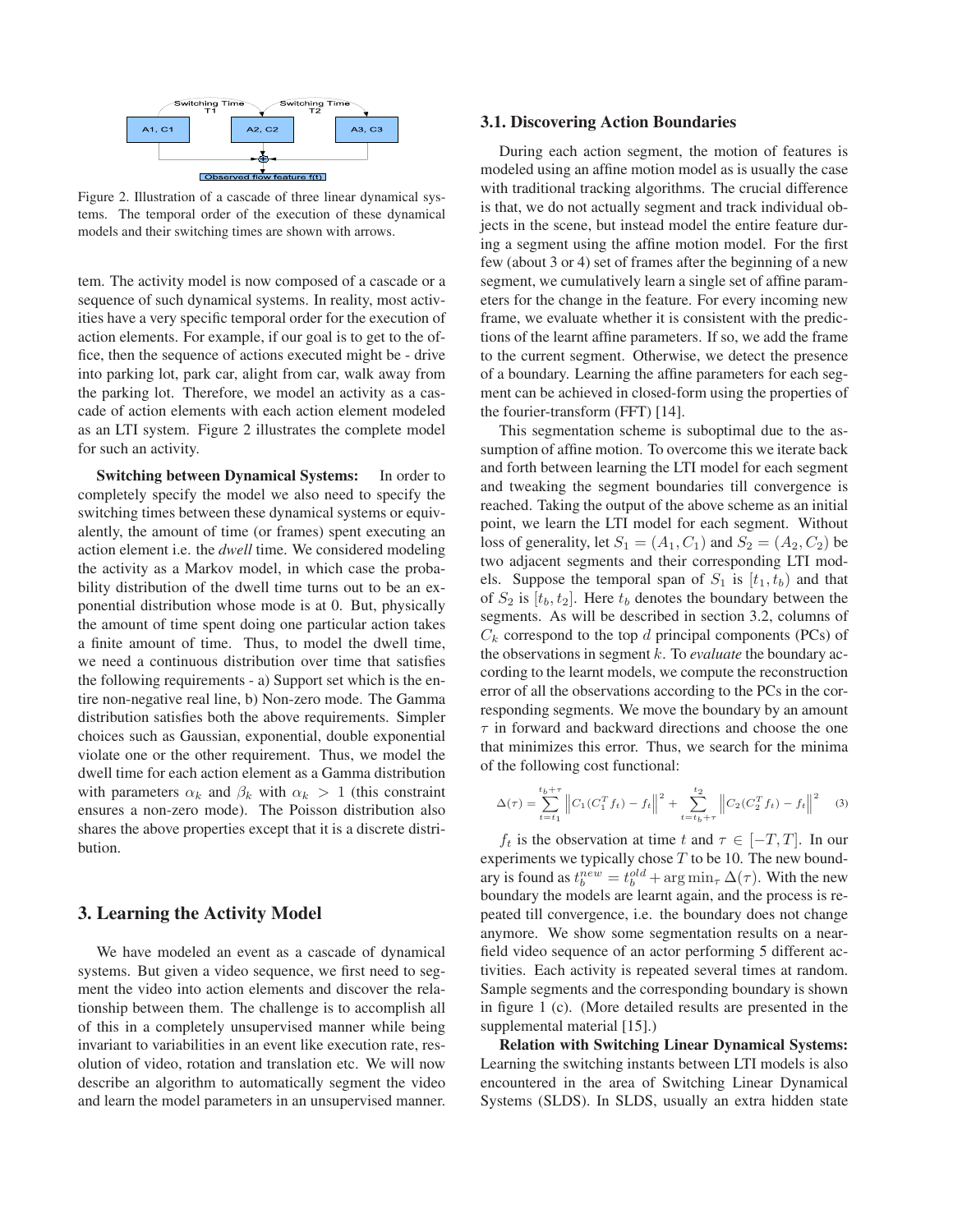is used to model switches. Any change in this hidden state corresponds to a switch between the LTI models such as in [16] and [17]. Usually, the number of states to switch amongst is assumed to be known, but we do not make any such assumption. An approach was presented in [18] for a special class of systems to estimate the number of states as well as to learn the dynamics of each system. In our experiments, we found that our algorithm for segmentation works reasonably well with a far smaller computational burden.

#### **3.2. Learning the LTI Models for each segment**

As described earlier, each segment is modeled as an LTI system. We use tools from system identification to estimate the model parameters for each segment. This estimate can be obtained in closed form. The algorithm is described in [19] and adopted for texture modeling in [11]. Let observations  $f(1), f(2), \ldots, f(\tau)$ , represent the features for the frames  $1, 2, ... \tau$ . Let  $[f(1), f(2), ... f(\tau)] = U \Sigma V^T$ be the singular value decomposition of the data. Then  $\hat{C} = U, \hat{A} = \Sigma V^T D_1 V (V^T D_2 V)^{-1} \Sigma^{-1}$ , where  $D_1 = [0]$  $0;I_{\tau-1}$  0] and  $D_2 = [I_{\tau-1} \ 0;0 \ 0]$ . These estimates of C and A constitute the model parameters for each action segment. For the case of flow, the same estimation procedure is repeated for the  $x$  and  $y$ -components of the flow separately. Thus, each segment now is represented by the matrix pair  $(A, C)$  as shown in figure 1 (d).

#### **3.3. Clustering Action Element Prototypes**

We have now segmented a long video sequence into several distinct segments and learnt the model parameters  $(A, C)$  for each of these segments. Even though a long video might consist of several segments, not all of them will be distinct. We need to cluster these segments (figures 1 (e), (f)) to discover the distinct action elements. In order to perform this clustering, we need a distance measure on the space of LTI models. We use subspace angles  $(\theta_i, i = 1, 2, \dots n)$  between two ARMA models as defined in [20].

Using these subspace angles  $\theta_i$ ,  $i = 1, 2, \dots n$ , three distances, Martin distance  $(d_M)$ , gap distance  $(d_q)$  and Frobenius distance  $(d_F)$  between the ARMA models are defined as follows:

$$
d_M^2 = \ln \prod_{i=1}^n \frac{1}{\cos^2(\theta_i)}, \quad d_g = \sin \theta_{max}, \quad d_F^2 = 2 \sum_{i=1}^n \sin^2 \theta_i
$$
\n(4)

We use the Frobenius distance in all the results shown in this paper. Suppose we have  $N$  segments in the video sequence, then we create an  $N \times N$  matrix D whose  $(i, j)$ <sup>th</sup> element contains the distance between the models of segment  $i$  and segment  $j$ .

**Clustering the Segments:** Standard clustering techniques like the k-Nearest Neighbors suffer from the limitation that the number of cluster centers need to be known ahead of time. But, in the current setting, we do not know the number of clusters  $k$ . A similar problem has been tackled in multibody motion segmentation [21], by rearranging the distance matrix  $D$  using row and column permutations such that the most similar segments are clustered together while the dissimilar segments are separated. We refer the interested reader to  $[21]$  for details. Let the  $K$  cluster centers thus obtained be given by  $C_1, C_2, C_3, \ldots C_K$ . The segmented video is then given by a sequence of these labels.

#### **3.4. Discovering the Cascade Structure**

After clustering the action elements each segment is assigned a label. Suppose we have the following sequence of labels  $(C_1, C_3, C_2, C_6, C_7, C_8, C_1, C_3, C_5, C_2, C_6, C_1, C_7, C_8).$ Persistent activities in the video would appear as a repetitive sequence of these labels. From this sequence, we need to find the *approximately* repeating patterns. We say *approximate* because oversegmentation may cause the patterns to be not exactly repetitive. We can say that  $(C_1, C_3, C_2)$  and  $(C_6, C_7, C_8)$  are the repeating patterns, up to one insertion error. To discover the repeating patterns, we build n-gram statistics of the segment labels as shown in figure 1 (g). We start by building a bi-gram, tri-gram and four-gram models. In our experience, oversegmentation of the video is more common than undersegmentation. Thus, we allow for up to one insertion error while building the n-gram statistics. We prune the bi-grams which appear as a subsequence of a tri-gram. We prune the tri-grams in a similar fashion. Finally, we declare the n-grams with a count above a threshold (depending on the length of the video) as the repeating patterns in the video. The cascade structure of individual activities is the exact sequence of the prototypes in the n-grams. Once we have the cascade structure, we can go one step further and build a generative model by learning the statistics of the duration of each action prototype. We model the duration of each action prototype as a Gamma distribution with parameters  $\alpha_k > 1$ and  $\beta_k$ . The parameters  $(\alpha_k, \beta_k)$  are learnt directly from the results of segmentation.

# **4. Building Invariances into the Distance Metric**

The distance metrics defined in the previous section will break down when there is a change in viewpoint or there is an affine transformation of the low-level features. We propose a technique to build these invariances into the distance metrics defined above.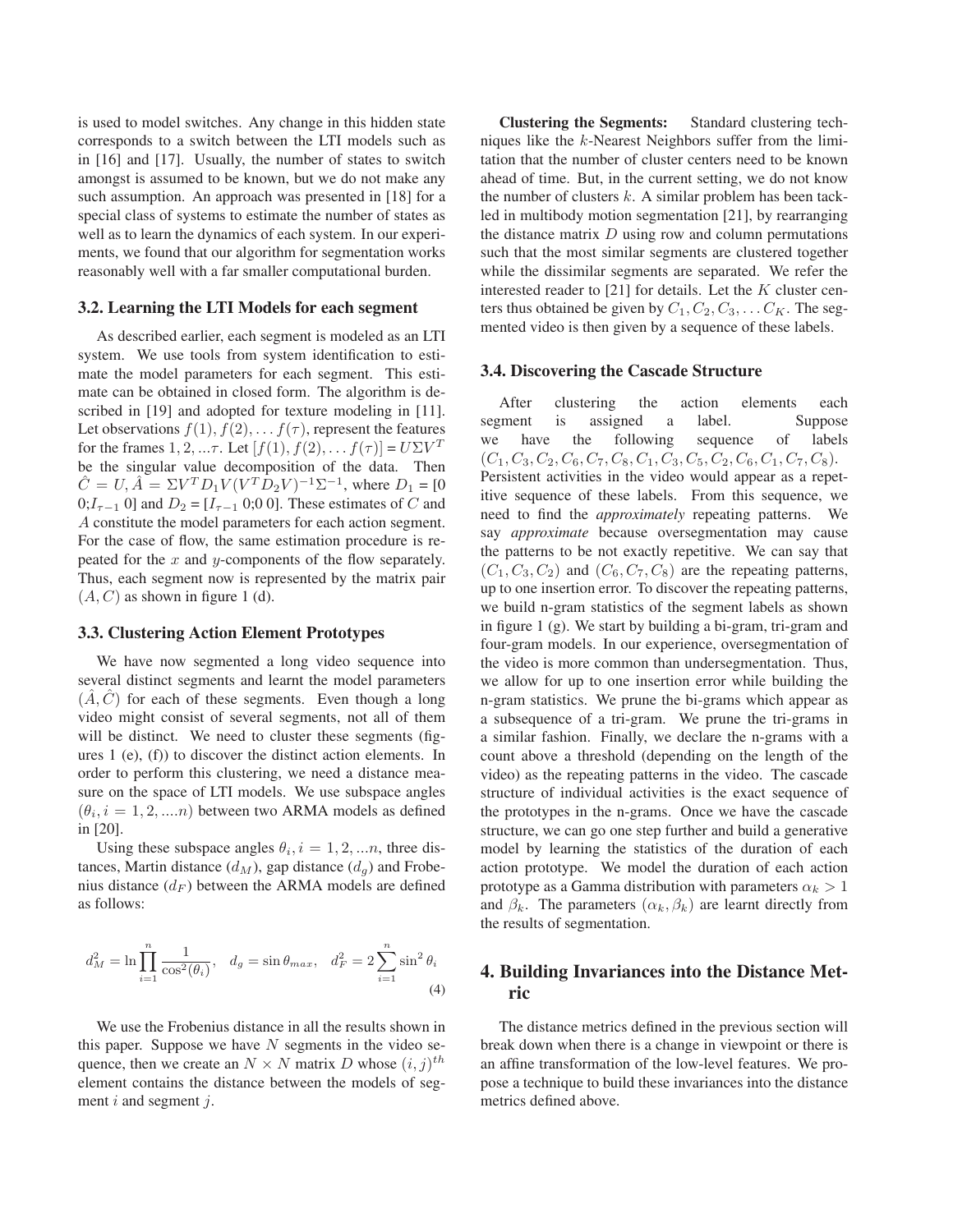#### **4.1. Affine and View Invariance**

In our model, under feature level affine transforms or view-point changes, the only change occurs in the measurement equation and not the state equation. As described in section 3.2 the columns of the measurement matrix  $(C)$  are the principal components (PCs) of the observations of that segment. Thus, we need to discover the transformation between the corresponding C matrices under an affine/view change. We start by proving a theorem that relates low level feature transforms to transformation of the principal components.

**Theorem 4.1:** Let  $\{X(\overline{p})\}$  be a zero-mean random field where  $\overline{p} \in D_1 \subseteq R^2$ . Let  $\{\lambda_n^X\}$  and  $\{\phi_n^X\}$  be the eigenvalues and corresponding eigenfunctions in the K-L expansion of the covariance function of  $X$ . Let  $T : D_2 \longrightarrow D_1$ , where  $D_2 \subseteq R^2$  be a continuous, differentiable one-to-one mapping. Let  $\{G(\overline{q})\}, \overline{q} \in D_2$  be a random field derived from X as  $G(\overline{q}) = X(T(\overline{q}))$ . If the Jacobian of T, denoted by  $J_T(\overline{r})$ , is such that  $det(J_T(\overline{r}))$  is independent of  $\overline{r}$ , then the eigenvalues and eigenfunctions of G are given by  $\lambda_n^G = \frac{\lambda_n^X}{|J_T|^{1/2}}$  and  $\phi_n^G(\overline{q}) = \frac{\phi_n^X(T(\overline{q}))}{|J_T|^{1/2}}$  $\frac{J_n (I(q))}{|J_T|^{1/2}}$ .

**Proof:** Let  $K_X(\overline{p}, \overline{s})$  be the covariance function of X. Then by the definition of the K-L expansion the following equations hold.

$$
\int_{D_1} K_X(\overline{p}, \overline{s}) \phi_n^X(\overline{s}) d\overline{s} = \lambda_n^X \phi_n^X(\overline{p}), \quad \int_{D_1} \phi_m^X(\overline{s}) \phi_n^X(\overline{s}) = \delta(m, n)
$$
\n(5)

where both  $\overline{p}, \overline{s} \in D_1$  and  $\delta(m, n)$ {1 if m = n, 0 otherwise}. Now,  $\{G(\overline{q})\}$  is related to X as  $G(\overline{q}) = X(T(\overline{q}))$ . For  $\overline{q}, \overline{r} \in D_2$ , the covariance function of G is given by  $K_G(\overline{q}, \overline{r}) = E[G(\overline{q})G(\overline{r})] =$  $E[X(T(\overline{q}))X(T(\overline{r}))] = K_X(T(\overline{q}), T(\overline{r}))$ . Now consider the following equation.

$$
\int_{D_2} K_G(\overline{q}, \overline{r}) \phi_n^X(T(\overline{r})) d\overline{r} = \int_{D_2} K_X(T(\overline{q}), T(\overline{r})) \phi_n^X(T(\overline{r})) d\overline{r}
$$
\n
$$
= \int_{D_1} K_X(\overline{p}, \overline{s}) \phi_n^X(\overline{s}) \frac{1}{|J_T(\overline{r})|} d\overline{s}
$$
\n(7)

where (7) is obtained by a change of variables given by  $\overline{p} = T(\overline{q}), \overline{s} = T(\overline{r}),$  and  $|J_T(\overline{r})|$  is the determinant of the Jacobian of T with respect to  $\overline{r}$  evaluated at  $\overline{r} = T^{-1}(\overline{s})$ . Now, if  $|J_T(\overline{r})| = |J_T|$  = constant, then it comes out of the integral in (7), and using (5) we obtain

$$
\int_{D_2} K_G(\overline{q}, \overline{r}) \phi_n^X(T(\overline{r})) d\overline{r} = \frac{\lambda_n^X}{|J_T|} \phi_n^X(T(\overline{q})) \tag{8}
$$

It can further be shown that the set of functions  $\{\frac{\phi_n^{\bar{X}}(T(\bar{q}))}{|J_T|^{1/2}}$  $\left|\frac{J_T (T(q))}{|J_T|^{1/2}}\right\}$  form an orthonormal set. Thus, we have shown that the eigenvalues and eigenfunctions of  $G$  are given by  $\{\frac{\lambda_n^X}{|J_T|^{1/2}}\}$  and  $\{\frac{\phi_n^X(T(\overline{q}))}{|J_T|^{1/2}}\}$  $\left[\frac{J_n (T(q))}{|J_T|^{1/2}}\right]$  respectively. The utility of this theorem is that if the low-level features like flow/silhouettes undergo a spatial transformation which satisfies the conditions stated in the theorem, then the corresponding PCs also undergo the same transformation.

**Application to Invariances:** When two images are related by a general spatial transform (affine, homography etc), they are related by  $I_2(x, y) = I_1(T(x, y))$ . Consider the set of 2-D affine-transforms given by  $T(\bar{p}) = A\bar{p} + \bar{t}$ . Writing this in inhomogeneous coordinates  $\overline{p} = [x, y]'$ 

$$
T(\overline{p}) = \left[ \begin{array}{c} a_{11}x + a_{12}y + t_1 \\ a_{21}x + a_{22}y + t_2 \end{array} \right] \tag{9}
$$

The Jacobian for the transformation is given by  $J_T$  =  $a_{11}$   $a_{12}$  $a_{21}$   $a_{22}$ whose determinant is a constant. Thus, by the above theorem, if a set of observations are affine transformed then their principal components also get transformed by the same affine parameters. Consider now a 2-D plane homography given by  $H = [h_{ij}]$ . In the inhomogeneous coordinates the transformation is given by

$$
T(\overline{p}) = \begin{bmatrix} (h_{11}x + h_{12}y + h_{13})/(h_{31}x + h_{32}y + h_{33}) \\ (h_{21}x + h_{22}y + h_{23})/(h_{31}x + h_{32}y + h_{33}) \end{bmatrix}
$$
  
(10)

If  $h_{31}, h_{32}$  <<  $h_{33}$  which is often the case in small changes in viewpoint (due to space constraints a rigorous justification for this is provided in the supplemental material [15]), then the Jacobian of the above transformation can be approximated by  $J_T = \frac{1}{h_{33}} \begin{bmatrix} h_{11} & h_{12} \\ h_{21} & h_{22} \end{bmatrix}$ whose determinant is also a constant. Thus, the above theorem can be used even in the case where observations are transformed by a homography.

**Note:** The theorem was proved for continuous random fields. In real images, spatial transforms are not one-to-one maps due to the discrete nature of the underlying lattice. But, our experiments suggest that this theorem can be used to get very good approximations even in the discrete case.

**Modified Distance Metric:** Proceeding from the above, to match two ARMA models of the same activity related by a spatial transformation, all we need to do is to transform the C matrices (the observation equation). Given two systems  $S_1 = (A_1, C_1)$  and  $S_2 = (A_2, C_2)$  we modify the distance metric as

$$
d_{compensated}(S_1, S_2) = \min_{T} d(T(S_1), S_2)
$$
 (11)

where  $d(.,.)$  is any of the distance metrics in (4), T is the transformation.  $T(S_1)=(A_1, T(C_1))$ . Columns of  $T(C_1)$ are the transformed columns of  $C_1$ . The optimal transformation parameters are those that achieve the minimization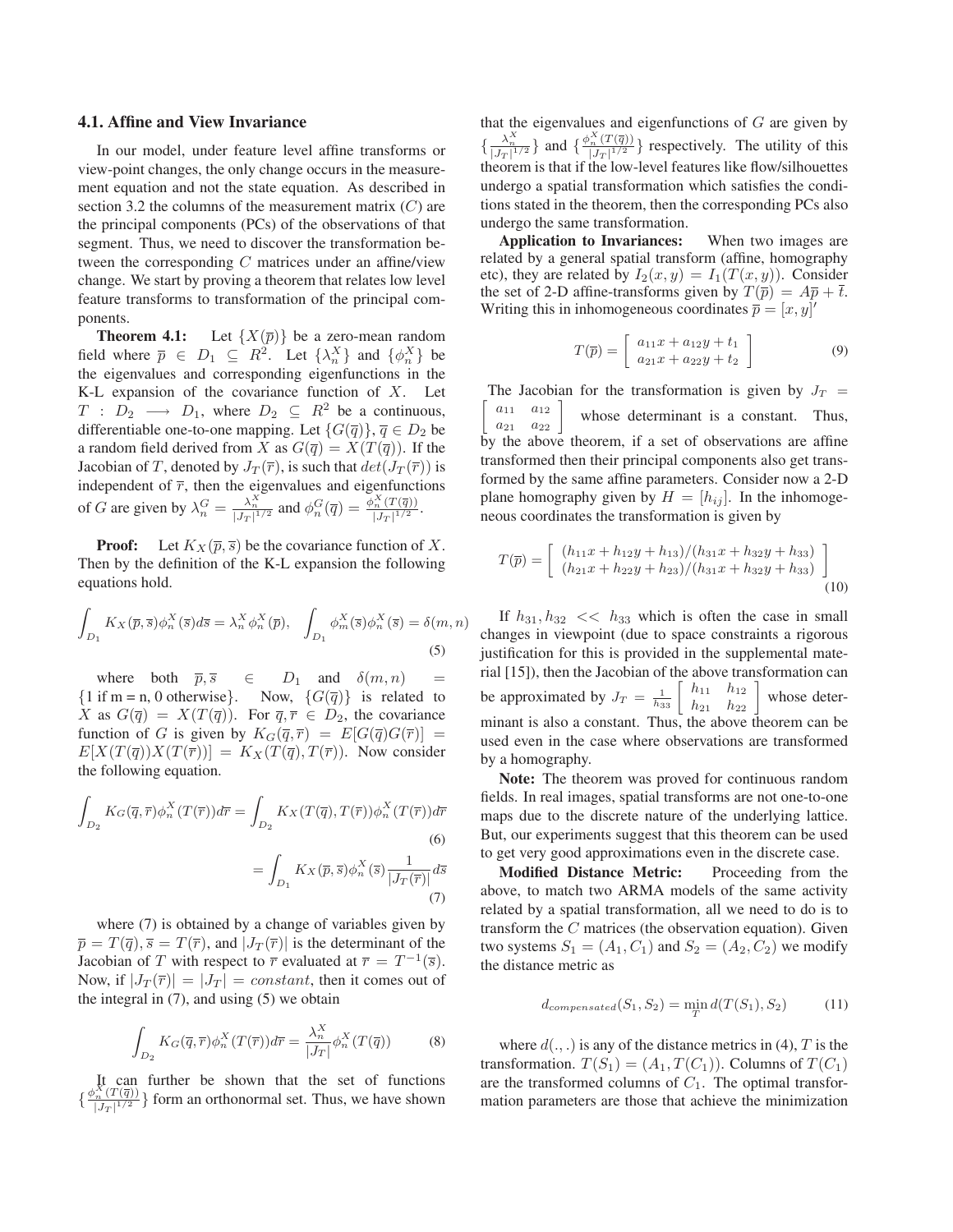

Figure 3. (a)Variation of Mean Distance as viewing angle changes. Sample views shown, (b)Histogram of difference between Frobenius and d*compensated* as seen from different views

in (11). Depending on the complexity of the transformation model, one can use featureless image registration techniques such as [14], [22] to arrive at a good initial estimate of T. Computing the gradient of the proposed distance metric is extremely difficult due to the recursive way the subspace angles are defined (section 3.3). We could not arrive at closed form expressions for the gradients. Instead, we resort to using Nelder-Mead's (NM) simplex method to perform the optimization. The NM method is a direct search algorithm that is used when gradients cannot be computed or accessed. Even though only limited convergence results for the NM method are known, it is known to work well in practice [23].

To illustrate the effectiveness of our proposed technique, we conducted the following experiment. We took a set of 10 dynamic textures from http://www.cwi.nl/projects/dyntex/index.html [24]. The textures were modeled to be lying on a plane in front of the camera perpendicular to the optical axis, and a change in viewing angle from  $0°$  to  $20°$  in increments of  $5°$  was simulated by means of a homography  $(0<sup>°</sup>$  corresponds to the frontal view). The images were taken as observations. Figure 3(a) shows how the Frobenius distance breaks-down as the viewing angle is changed. The plot also shows  $d_{compensated}$ . It can be seen that the proposed technique indeed works better. In figure 3(b), we plot normalized histograms of  $(d_F - d_{compensated})$  for same textures as seen from different views and different textures as seen from different views. When comparing different textures,  $d_{compensated}$  is not significantly lower than  $d_F$ , hence the peak at 0. But, for the same texture as seen from different views, we see that  $d_{compensated}$  is significantly lower than  $d_F$ .

#### **4.2. Invariance to Execution Rate of Activity**

While building models for activities, one also needs to consider the effect of different execution rates of the activity [25]. In the general case, one needs to consider warping functions of the form  $q(t) = f(w(t))$  such as in [26] where Dynamic time warping (DTW) is used to estimate  $w(t)$ . We consider linear warping functions of the form  $w(t) = qt$  for each action segment. Linear functions for each segment give rise to a piece-wise linear warping function for the entire activity, which accounts for variabilities in execution rate well. It can be shown that, under linear warps the stationary distribution of the Markov process in (2) does not change. Hence, a linear warp will affect only the state equation and not the measurement equation i.e. the A matrices and not the C matrices. Consider the state equation of a segment:  $X_1(k) = A_1 X_1(k-1) + v(k)$ . Ignoring the noise term for now, we can write  $X_1(k) = A_1^k X(0)$ .<br>Now, consider another sequence that is related to X, by Now, consider another sequence that is related to  $X_1$  by  $X_2(k) = X_1(w(k)) = X_1(qk)$ . In the discrete case, for non-integer  $q$  this is to be interpreted as a fractional sampling rate conversion as encountered in several areas of DSP. Then,  $X_2(k) = X_1(qk) = A_1^{qk} X(0)$ . i.e. the tran-<br>sition matrix for the second system is related to the first by sition matrix for the second system is related to the first by  $A_2 = A_1^q$ .<br>Estiments

**Estimating q:** Given two transition matrices of the same activity but with different execution rates, we need a technique to estimate the warp factor  $q$ . Consider the eigendecomposition of  $A_1 = V_1 D_1 V_1^{-1}$ , and  $A_2 = V_2 D_2 V_2^{-1}$ .<br>Then for rational  $a \quad A_2 = A^q - V_1 D^q V_1^{-1}$ . Thus Then, for rational  $q$ ,  $A_2 = \tilde{A}_1^q = V_1 D_1^q V_1^{-1}$ . Thus,<br> $D_2 - D_1^q$  i.e. if  $\lambda$  is an eigenvalue of  $A_1$ , then  $\lambda_q$  is an  $D_2 = D_1^q$ , i.e. if  $\lambda$  is an eigenvalue of  $A_1$ , then  $\lambda^q$  is an eigenvalue of  $A_2$  and so forth. Thus we can get an estimate eigenvalue of  $A_2$  and so forth. Thus, we can get an estimate of q from the eigenvalues of  $A_1$  and  $A_2$  as

$$
\hat{q} = \frac{\sum_{i} \log \left| \lambda_2^{(i)} \right|}{\sum_{i} \log \left| \lambda_1^{(i)} \right|} \tag{12}
$$

where  $\lambda_2^{(i)}$  and  $\lambda_1^{(i)}$  are the complex eigenvalues of  $A_2$ and  $A_1$  respectively. Thus, we compensate for different execution rates by computing  $\hat{q}$ . In the presence of noise, the above estimate of  $q$  may not be accurate, and can be taken as an initial guess in an optimization framework similar to the one proposed in section 4.1. Note that compensation for execution rate is done only for segments which have very similar  $C$  matrices.

## **5. Discussions and Experiments**

**Cascade of Dynamical Systems - A Grammar viewpoint:** The cascade of dynamical systems can be viewed as a simplistic form of a regular expression grammar - each discovered activity being represented as a set of production rules leading from one state to the other. Note that this simple grammar is learnt in a totally unsupervised fashion. Given a training set of videos, we can segment the activity into prototypes and learn the relationships between them as a problem of grammatical inference instead of enforcing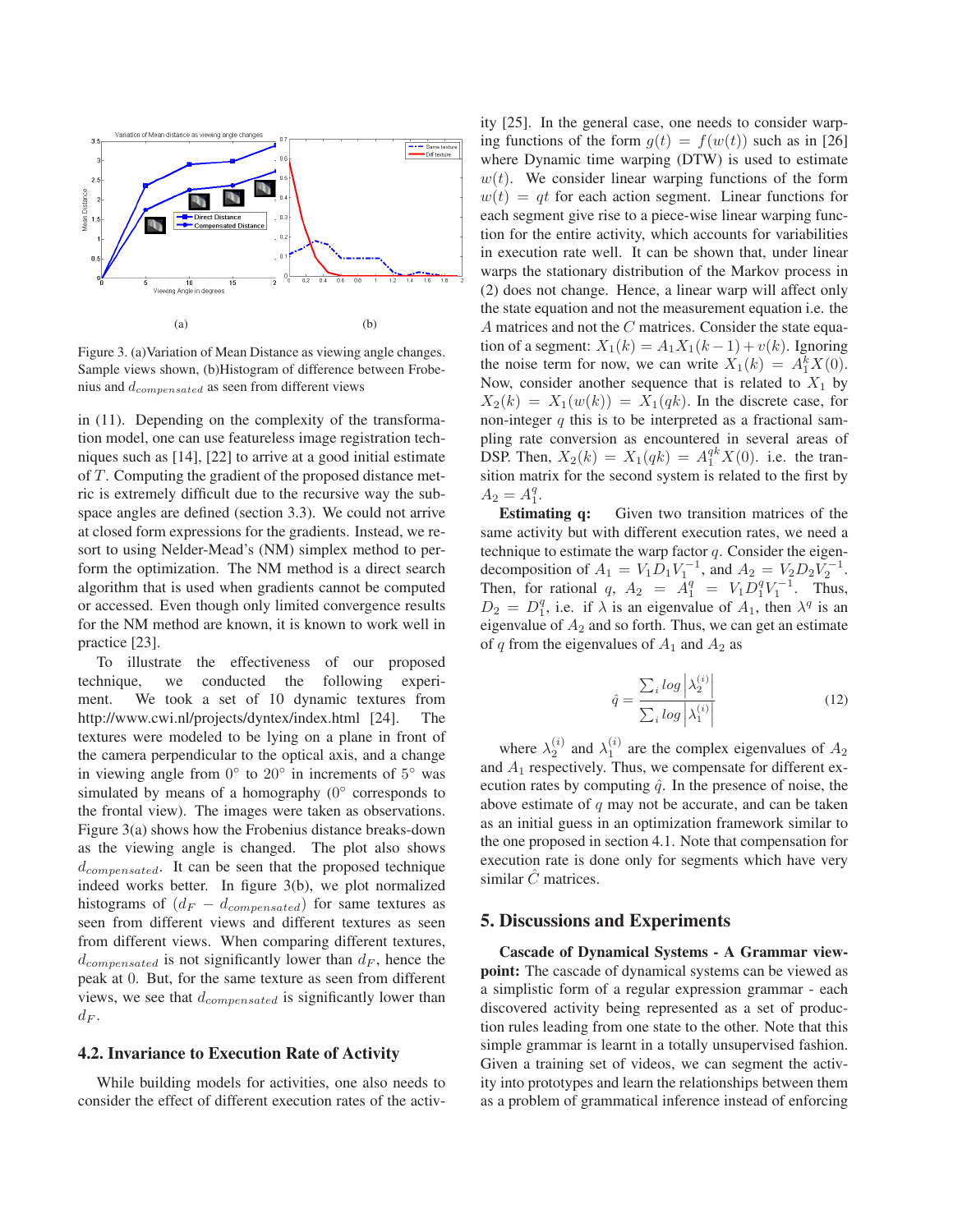| <b>Activity</b><br><b>Type</b>                  | Motif | <b>Motif</b> | Motif | Motif | <b>Motif</b> |  |  |
|-------------------------------------------------|-------|--------------|-------|-------|--------------|--|--|
| Bending                                         | 10    |              |       |       |              |  |  |
| Squatting                                       |       |              |       |       |              |  |  |
| Throwing                                        |       |              |       |       |              |  |  |
| <b>Pick Phone</b>                               |       |              |       |       |              |  |  |
| <b>Batting</b>                                  |       |              |       |       |              |  |  |
| Table 1. Composition of the Discovered Clusters |       |              |       |       |              |  |  |





Figure 4. Color coded activity labeling for a 4000 frame video sequence. (a) Manual Labeling (b) Unsupervised Clustering result. Image best viewed in color.

a linear structure. But in the completely unsupervised scenario, the linear cascade is a reasonable and intuitive model.

**Cascade of Dynamical Systems as a generative model:** It is important for activity models to possess both the ability to recognize actions and the ability to generate typical action sequences. The cascade of linear dynamical systems model can be interpreted as a generative model. To generate an activity, we simply follow the linear cascade of its prototypes. The time spent in executing each individual prototype is sampled from the distribution of its duration.

**Experiments:** In the experiment described in section 3.1, five different complex activities – throw, bend, squat, bat and pick phone were discovered automatically. We were also able to learn the cascade of dynamical systems model in a completely unsupervised manner. We manually validated the segment boundaries and the corresponding discovered activities. We call each discovered repetitive pattern a *motif*. To counter oversegmentation effects, we merge very similar motifs. Since, a motif is a string of labels, we used the Levenshtein distance [27] as the metric to merge them. The classification of the activities into motifs is tabulated in Table 1. We see that the table has a strong diagonal structure indicating that each of the discovered motifs corresponds to one of the activities in the dataset. Figure 4 shows activity labels for the entire video sequence extracted manually and automatically. Matching of the colors in the figure indicate that the algorithm is able to discover and identify activities in an unsupervised manner. We found that the errors in labeling are typically near the transition between two activities, where the actual labeling of those frames is itself subject to confusion. To visualize the clusters and to see the *trajectories* of each activity, we embedded each segment into a six-dimensional Laplacian eigenspace. Dimensions 1-3 are shown in figure 5 and dimensions 4-6 in figure 6. We see that the trajectories of the same activity are closely clustered together in the Laplacian-space.

We show a few more recognition experiments based on our modified distance metric. In the next experiment, the setup is the same as described above. But, this time we



Figure 5. Trajectory Clusters in Laplacian Space dims 1-3. Best viewed in color.



Figure 6. Trajectory Clusters in Laplacian Space dims 4-6. Best viewed in color.

have 10 activities – *Bend, Jog, Push, Squat, Wave, Kick, Batting, Throw, Turn Sideways, Pick Phone*. Each activity is executed at varying rates. For each activity, a model is learnt and stored as an exemplar. The features (flow-fields) are then translated and scaled to simulate a camera shift and zoom. Models were built on the new features, and tested using the stored exemplars. We also implemented a heuristic procedure in which affine transforms are compensated for by locating the center of mass of the features and building models around its neighborhood. We call it Center of Mass Heuristic – CMH. Recognition percentages are shown in table 2. The baseline column corresponds to direct application of the Frobenius distance. We see that our method performs better in almost all cases.

We also conducted a recognition experiment on a 10 minute video sequence obtained from a far-field surveillance camera. There were 4 different walking patterns (in the location and direction of walk). A model for each of these activities was built and a recognition experiment was run over the entire video sequence and results were manually verified. There were 3 segments that were misclassified